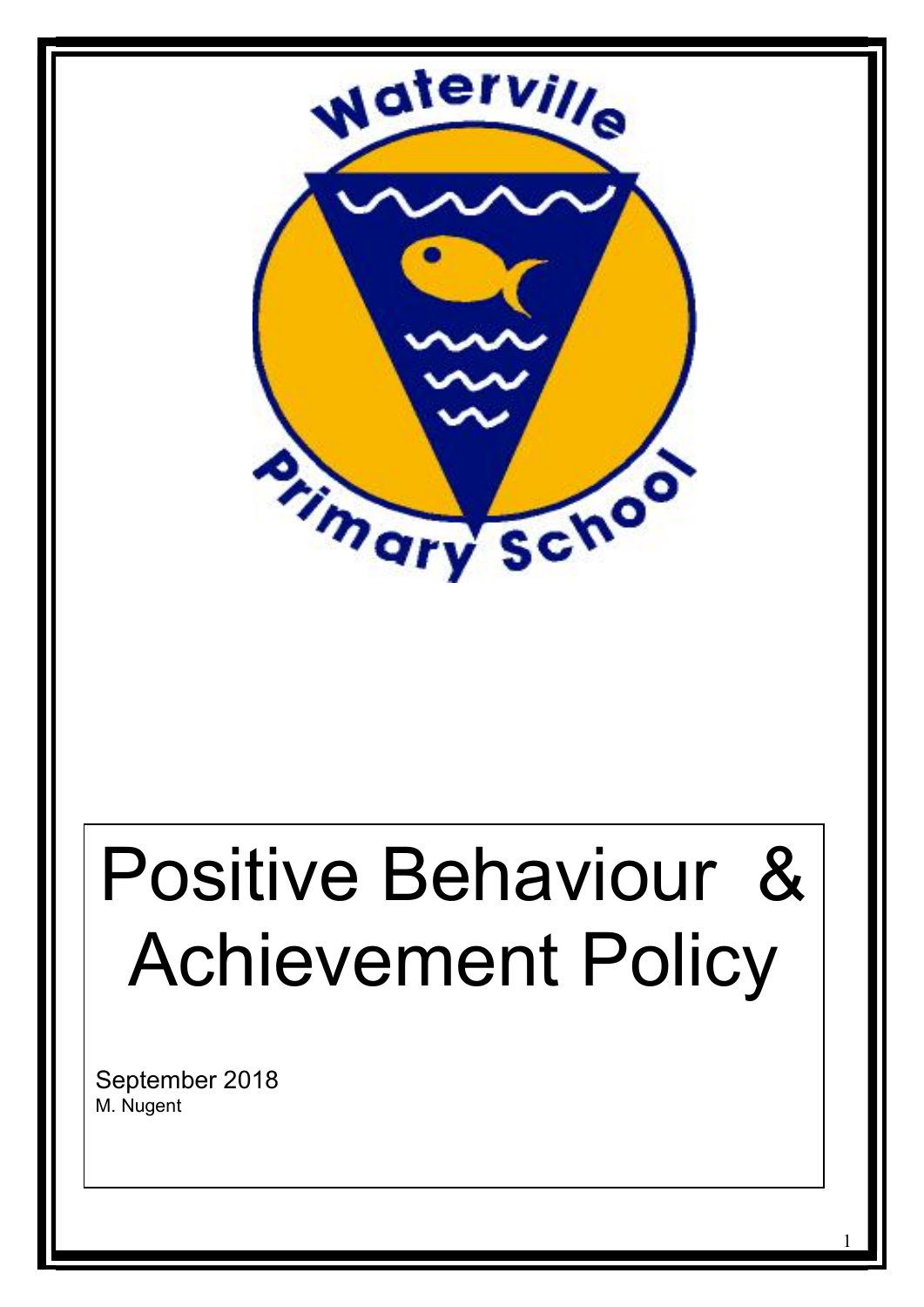# **Contents**

Introduction **Rationale** Aims The Golden Rules General Rules & Expected Behaviours Rewards House System **Sanctions** Attendance & Punctuality Play times **Inclusion** 

# Appendices

- 1. Home-School Partnership Agreement
- 2. Referral to Senior Leadership Team
- 3. Letter home re. loss of Golden Time
- 4. Letter home re. lunchtime detention
- 5. Pupil Behaviour Journal
- 11. Golden Time Principles
- 12. Circle Time Principles

### **Introduction**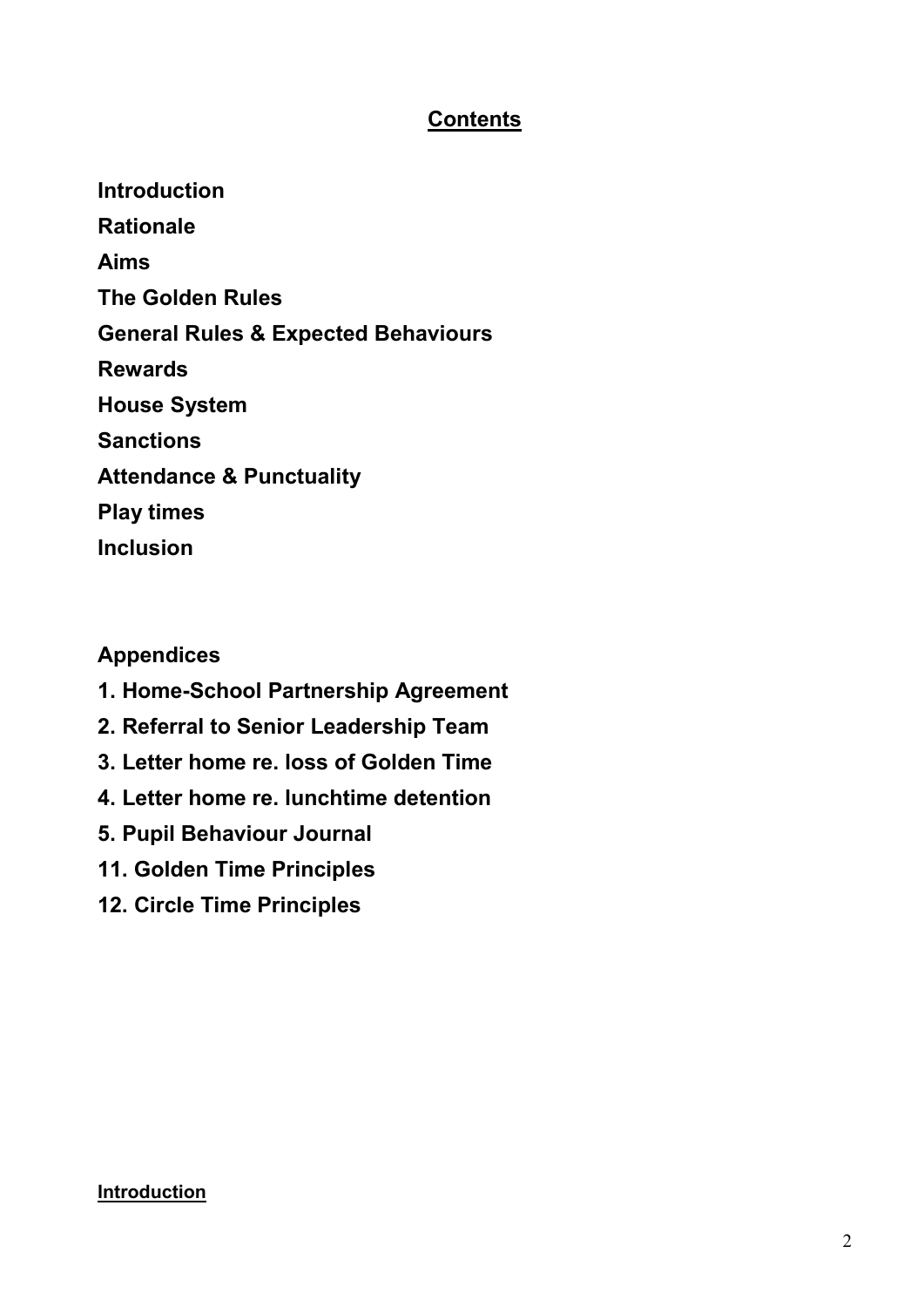# "Good behaviour is a necessary condition for effective teaching and learning to take place."

"….consider how much impact could be made if every member of the school whether child or adult was committed to creating an environment where everyone was regularly listened to and encouraged, where a school made clear its commitment of finding ways to building

relationships and giving respect and support to al lits members."

Jenny Mosley

The Governing Body accepts this principle and seeks to create an environment in the school which encourages and reinforces good behaviour. Furthermore, it is acknowledged that society expects good behaviour as an important outcome of the educational process.

Waterville Primary School community sees pupil behaviour, pastoral and welfare support as a positive and co-operative effort involving all teaching and support staff, parents/carers and pupils of the school.

The evaluation of this policy is on going and programmed for regular review by the staff and the Governing Body.

Appropriate behaviour mainly results from self-discipline, and the most effective way to foster this is through children realising and accepting responsibility for the outcomes of their own actions.

# Rationale:

At Waterville Primary school we are concerned with the development of all young people for adult life. Part of this development is ensuring that children know how to live in an appropriate and positive manner both in and out of the school environment. We aim to encourage positive behaviour and, as a consequence, prevent negative or destructive behaviour throughout the school.

# Aims:

At Waterville Primary School, we wish to promote positive behaviour throughout the school. We aim to achieve this through:

- 1. Ensuring that all children clearly understand the Golden Rules and behaviours expected from them.
- 2. Developing the House System based on rewards for positive behaviour/achievement/citizenship.
- 3. Issuing clear sanctions if children do not abide by expected behaviours.
- 4. Ensuring that consequences for poor behaviours are fair, consistent and appropriate for all children.
- 5. Encouraging children to be responsible for their own behaviour.
- 6. Encouraging and helping children to respond and interact in a positive manner with peers and adults alike.
- 7. Providing a positive role model for children.
- 8. Avoiding confrontation by adopting a calm and rational approach to behaviour problems.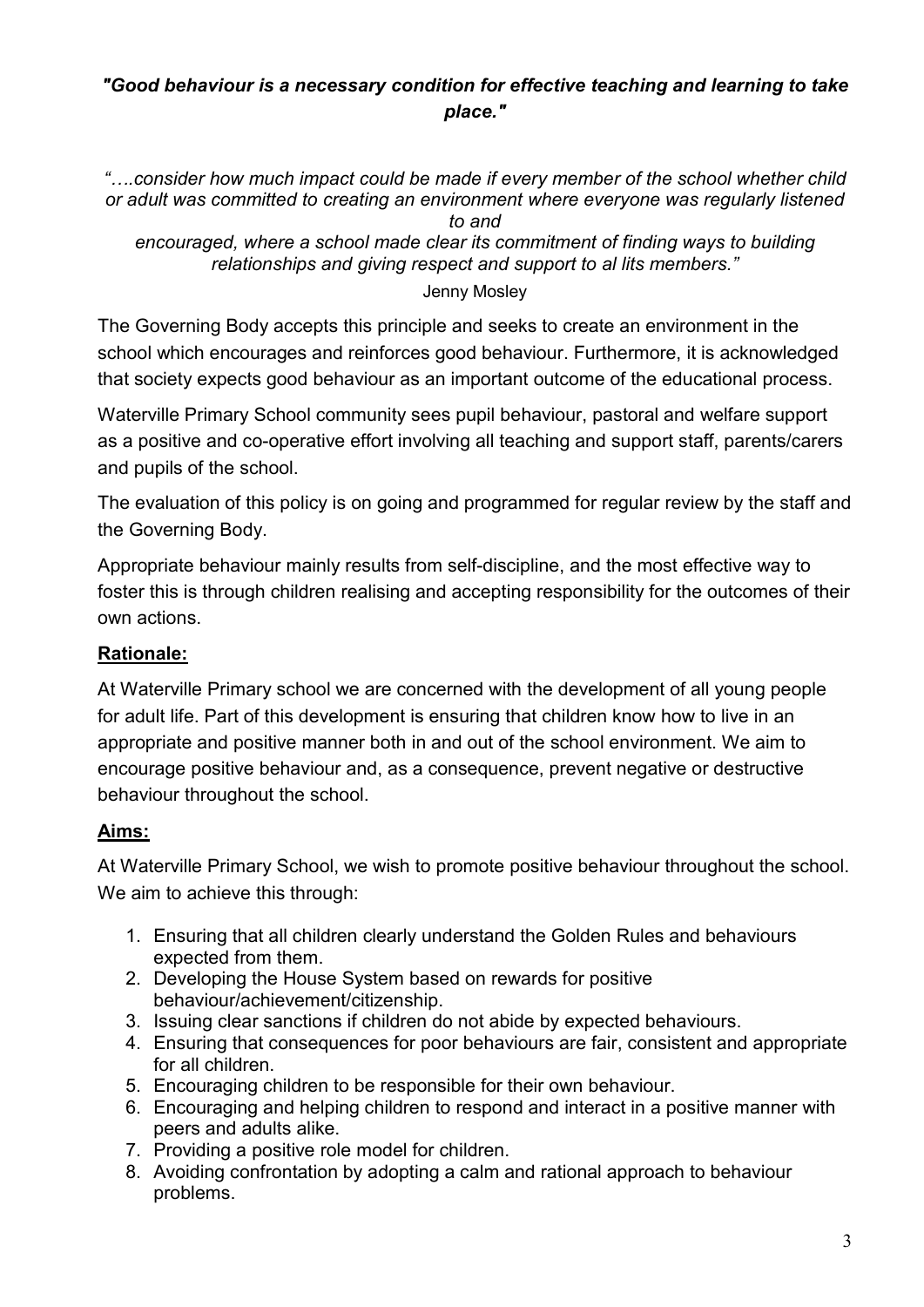9. Helping children to feel secure and to develop a sense of belonging within the school thus developing a positive ethos throughout.

# EVERY CHILD HAS A RIGHT TO LEARN AND EVERY TEACHER HAS A RIGHT TO **TEACH**

### EVERY CHILD HAS A RIGHT TO A SUPPORTIVE, CARING, ENCOURAGING ENVIRONMENT AND EVERY MEMBER OF STAFF HAS A RIGHT TO EXPECT CHILDREN TO WORK AND BEHAVE WELL

# BOTH CHILDREN AND STAFF HAVE A RIGHT TO BE RESPECTED

This policy will be effective when:

# All Staff

- Adhere to the Golden Rules as a measure of good behaviour
- Identify strongly with the school, and are proud to be part of it
- Teach, discuss and display expected behaviours
- Watch out for and acknowledge appropriate behaviour in class and around school, dealing with every incident appropriately, giving mutual support to colleagues.
- PRAISE children regularly focusing on good behaviour and positive reinforcement to raise self esteem.
- Respond and act fairly and consistently in the use of rules and sanctions, taking into account each individual child's needs.
- Act as role models for desired behaviour, treating all adults and children with respect.
- Are punctual in collecting classes and ensure that children are never left unattended.
- Create a calm working atmosphere in the classroom, with access to resources and with well established routines for clearing up, collecting equipment, changing activities etc.
- Ensure that each child has work appropriate to his/her level of ability.
- Remind pupils that they are representatives of the school when they are on their way to and from school and on trips.
- Use Achievement Assemblies and circle time as a forum to PRAISE and REWARD pupils.
- Ensure rewards are valued by pupils and provide motivation to behave/work well
- Inform parents about their child's good behaviour/achievements and as well as inappropriate behaviour.
- Work in partnership with parents/carers informing them as soon as possible when an incident has occurred and that it has been dealt with/will be dealt with.
- Work closely with the Senior Leadership Team and outside agencies, implementing advice and strategies in dealing with a child with behavioural difficulties.
- Receive support from the Senior Leadership Team and Phase Leaders in monitoring the implementation of this policy.
- Reviewed and evaluate procedures regularly.

# Pupils should

- Identify strongly with the school and be proud to be part of it.
- Follow the Golden Rules.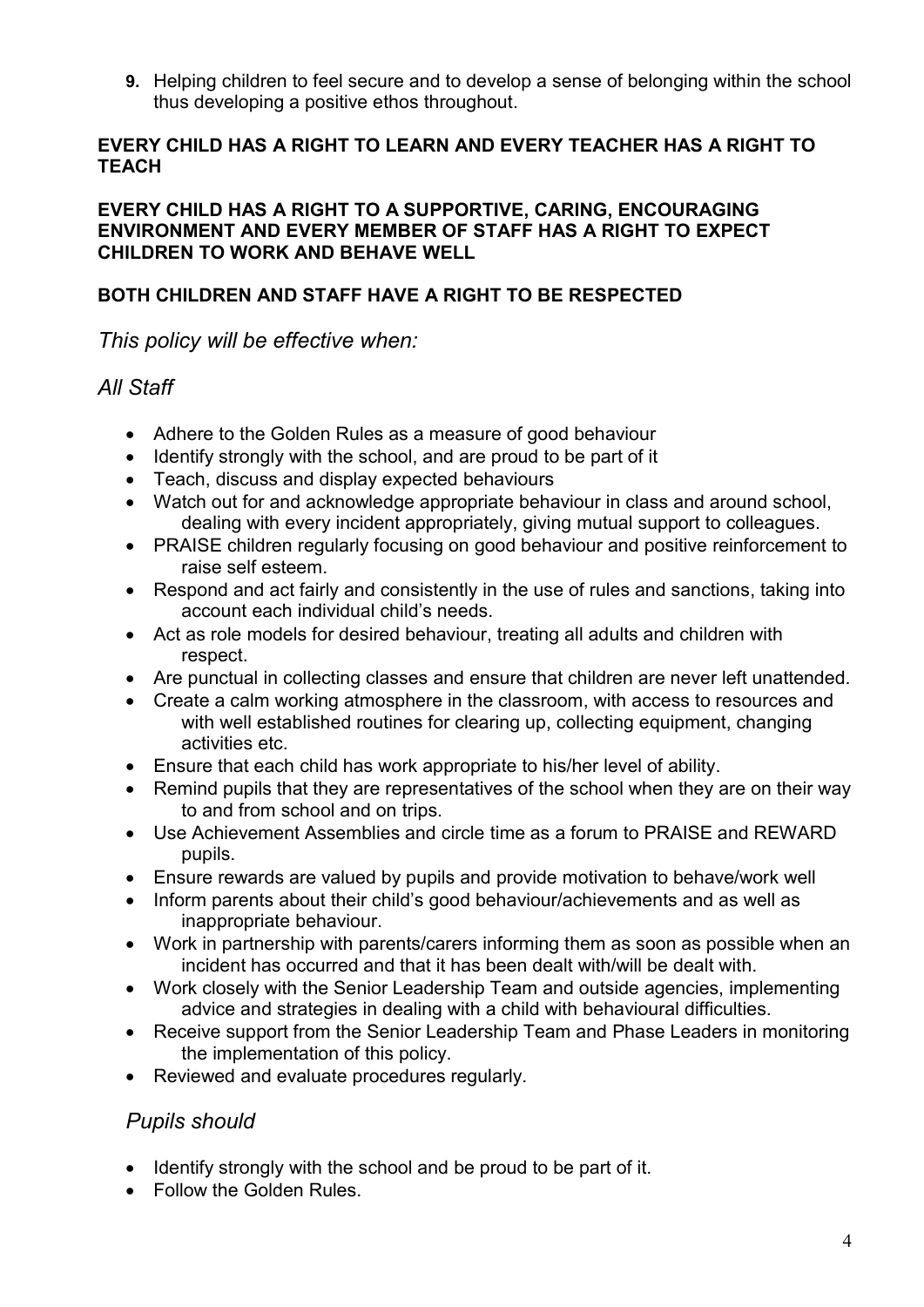- Co-operate readily with other pupils and all school staff, having high expectations of themselves and others.
- Show respect for the school community

# Parents/Carers should:

- Support the School's hierarchy of rewards and sanctions.
- Help the children understand the rules and the need for them in an ordered society.
- Work in partnership with the school to promote high standards of behaviour and achievement at all times
- Ensure that their child attends school regularly/punctually and notifies the school of reasons for absence.
- Sign up to the home/school agreement as a commitment to our shared aims and ethos.

# Golden Rules

# We follow the 5 Golden Rules at School

| We do                                                       | We don't                               |
|-------------------------------------------------------------|----------------------------------------|
| We are friendly, kind and helpful                           | We don't hurt others                   |
| We listen and we are polite to the person<br>who is talking | We don't hurt anybody's feelings       |
| We are honest and tell the truth                            | We don't interrupt                     |
| We try our best and have a go                               | We don't tell lies                     |
| We look after our School and keep it safe for<br>all        | We don't waste our own or others' time |
|                                                             | We don't waste or damage things        |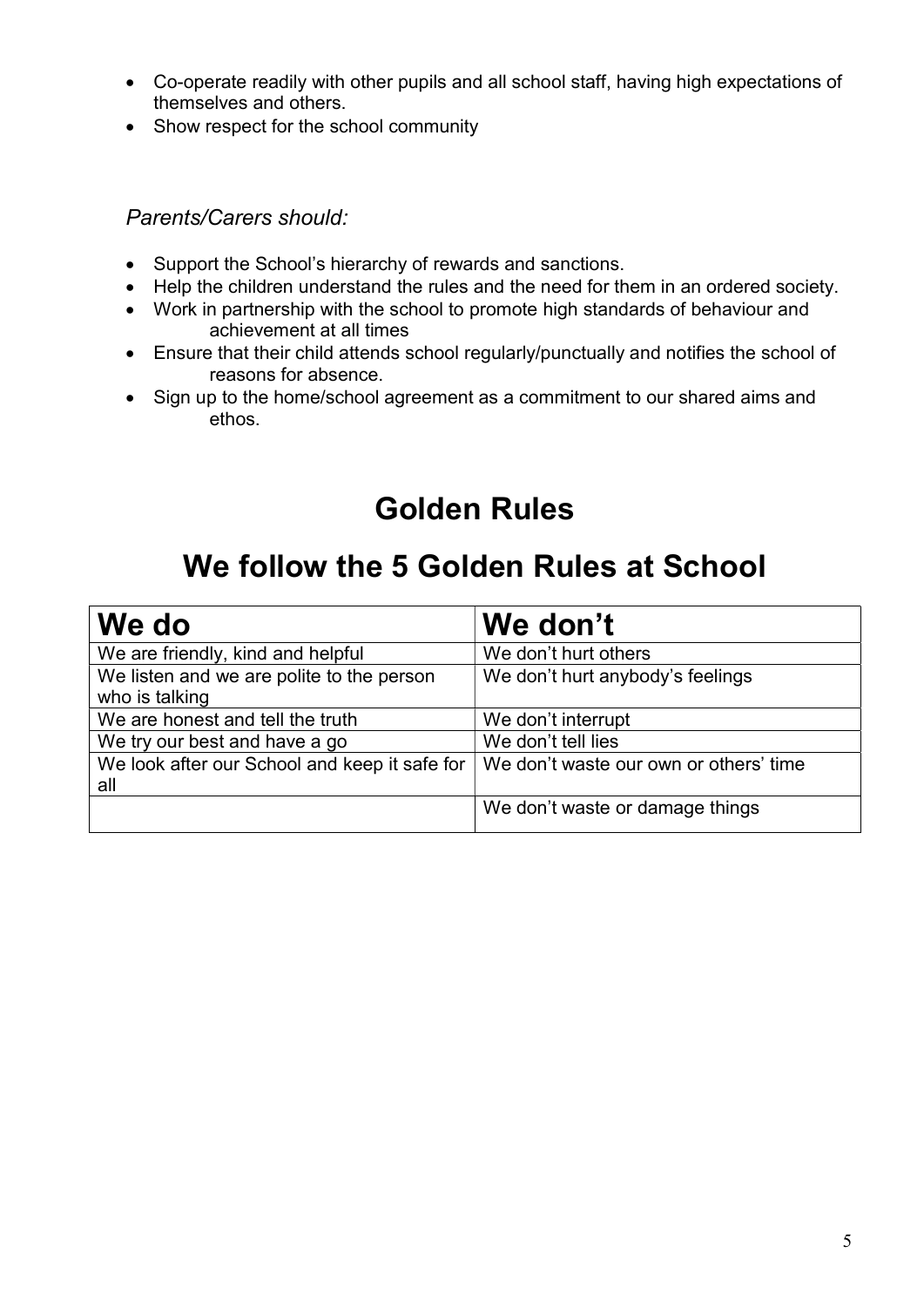# Code of Conduct

# There is one rule for everyone who comes to work in our school

# Everyone will act with courtesy and consideration to others at all times

## This means that-

- 1. We always try to understand and respect other peoples' point of view.
- 2. We help to make it as easy as possible for everyone to do his or her work properly
- 3. In the playground, we remember that everyone has the right to enjoy playtime.
- 4. We move sensibly, responsibly and quietly around school.
- 5. We help to keep the school clean and tidy so that it is a pleasant, welcoming place of which we can all be proud. We look after the environment and respect the property of others.
- 6. We are good learners and do our best so that we can be proud of our work and ourselves.

# We also have a set of 'common sense ' rules that are applied for health and safety reasons.

### General Rules

1.Children should not bring sweets, snacks or fizzy drinks to school, but may bring a bottle of still water or single piece of fresh fruit for playtime if they wish to do so. Currently all Foundation Stage and KS1 pupils are provided with a piece of fruit daily as part of a Government health initiative.

2. Apart from trip money, clubs money, etc. children should not bring cash into school.

3. Children should not wear any form of jewellery. Watches and 2 small flat stud earrings excepted, but these **must** be removed for P.E. and swimming. Staff are **not** in a position to be able to do this for children.

4. Children should not wear any form of hair colouring/dye unless given permission by school staff as part of a celebration/charity event.

5. Long hair should be tied back at all times for health and safety reasons.

6. Pupils are discouraged from attending school with 'outrageous/extreme' hair styles and accessories as this can cause disruption to learning.

7. Children must wear plain school colours or school uniform. Blue gingham dresses are allowed. PE kit where worn should comprise plain navy shorts/plain white or navy blue top. Wearing casual clothes - jeans/beach wear/ football strips/brightly patterned clothes/ items of clothing with logos, patterns or stripes etc. is against school rules.

8. Children should not throw stones or any other object likely to be dangerous or to cause damage to property.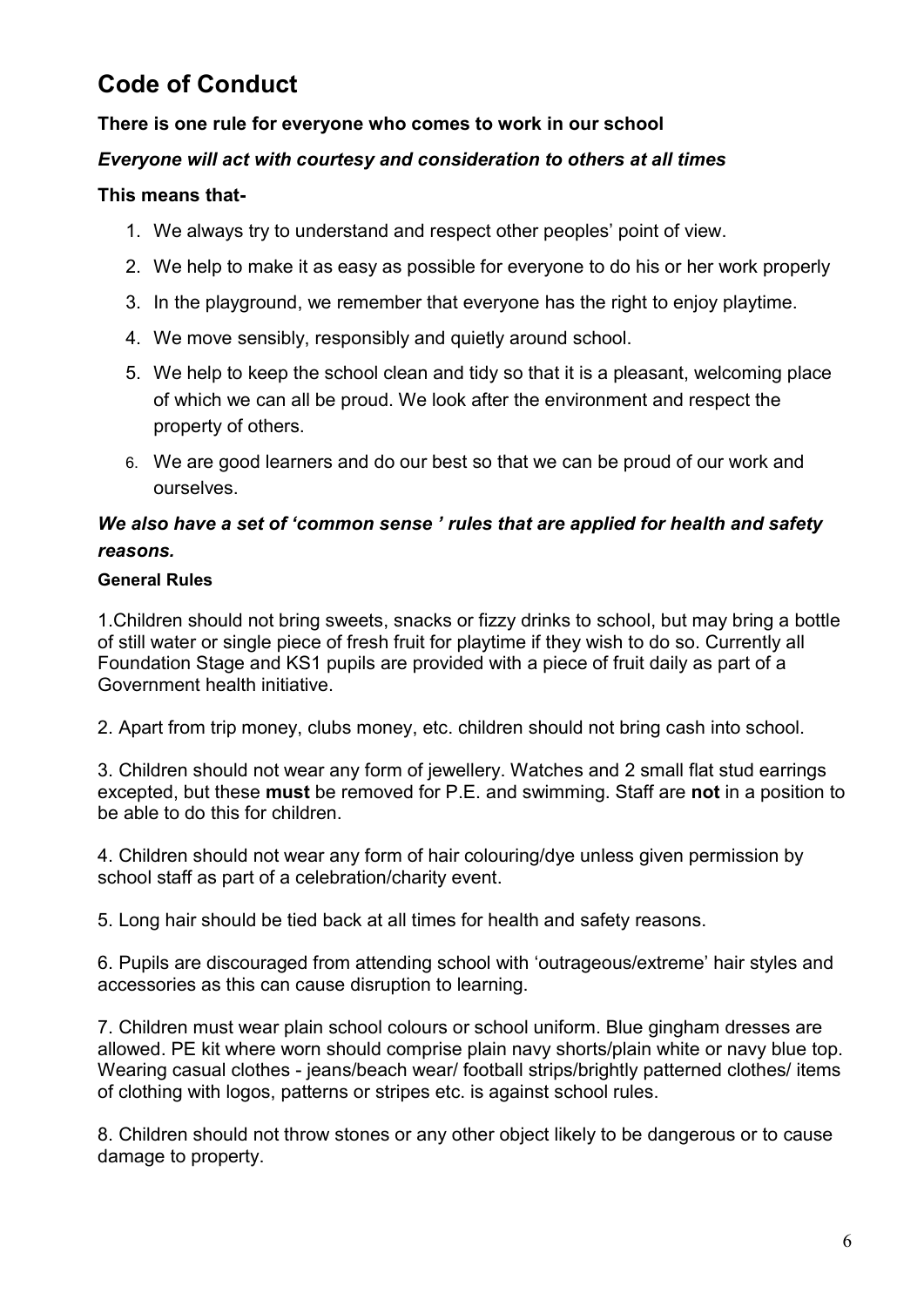9. Where balls or other items go over the fence or wall, permission must be sought from duty staff to retrieve them. Children are not allowed to retrieve balls etc from Waterville Road.

10.Toys - Foundation 3/KS1 - Children should only bring appropriate large outdoor toys to school (balls, ropes etc.) unless specifically requested to do so in order to support a topic etc.

11. If it is necessary for a child to bring their mobile phone to school, it must be switched off during the school day. Responsibility for mobile phones lies with the child.

12. Children must play in the yard or on the field during dry weather. They are not allowed to play in the school car park, the wildlife garden or in any of the flower borders including that between the kickwall and the gas yard fence etc.

13.Children must enter and leave the school by the way of normal yard gates at the start of the day or home time. They are not allowed to either enter or leave school through the main reception area/school car park and goods delivery entrance unless they are attending Breakfast club, have permission from a member of staff or they are being collected by a parent/carer/social worker etc. for specific appointments

14.The main corridor carpet is kept 'wheel free' – no buggies, prams, skate boards, bicycles, roller skates etc. and the children are expected to wipe their feet on the large mats laid at all door entrances before they come into school.

15.Children must not open the security doors for parents/visitors etc. A member of staff must be called immediately. Children must not leave the school premises during school time without permission.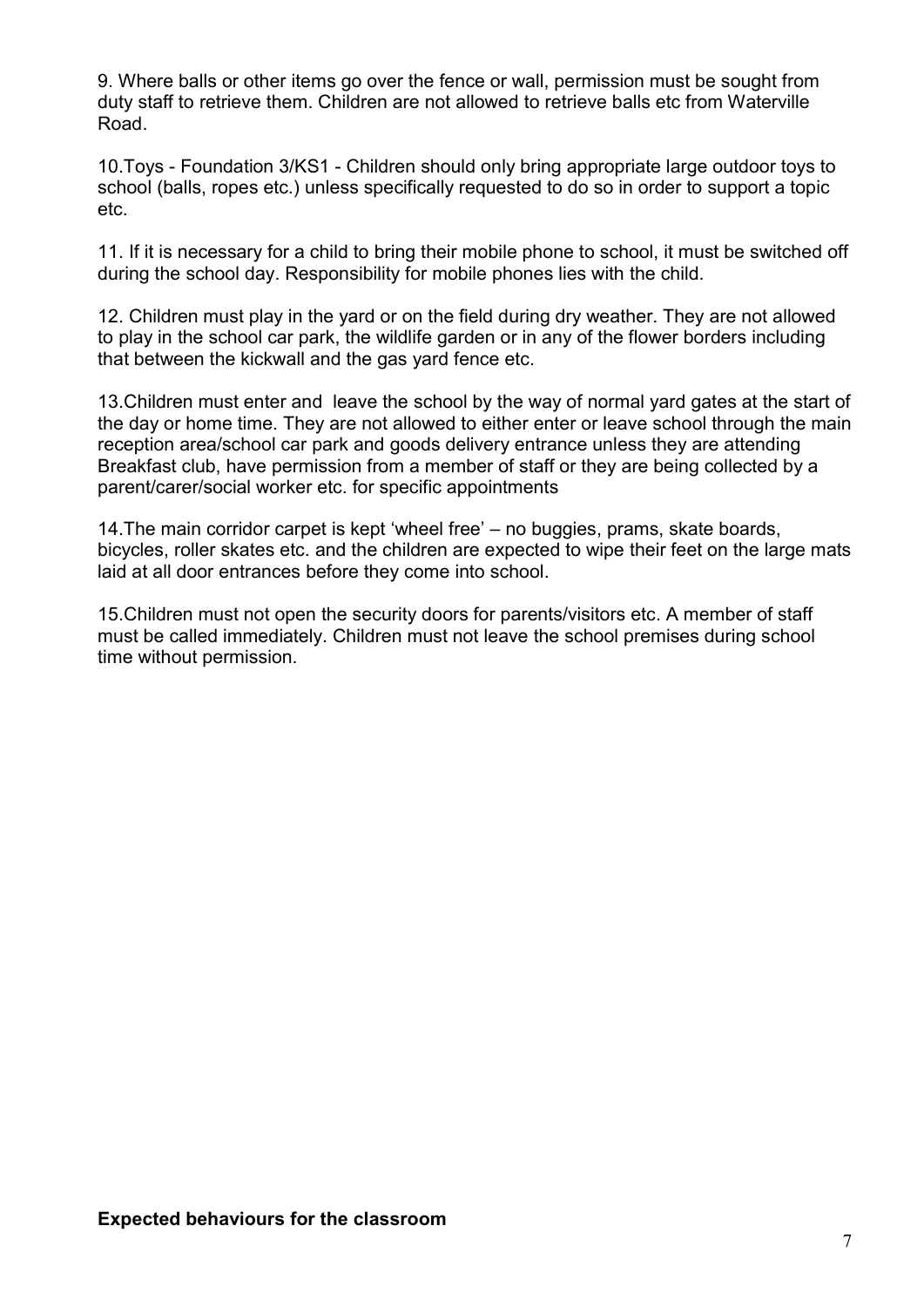- 1. Come into class quietly and settle down quickly ready to learn.
- 2. Put up your hand if you need attention.
- 3. Listen, do as an adult tells you first time without answering back or muttering.
- 4. Be friendly and help each other.
- 5. Speak quietly to each other.
- 6. Tidy up and put away equipment.
- 7. Wait until you are told before you leave the classroom.

## Expected behaviours for assembly:

- 1. Line up quietly when told to do so and sit down when a member of staff gives you permission
- 2. Come to and from the assembly hall quietly.
- 3. By polite and respectful to each other and to staff.
- 4. Listen and do not talk during assembly.

### Expected behaviours for the dining hall:

- 1. Come to the dining hall quietly.
- 2. Remember to say 'please' and 'thank you' .
- 3. Be polite to the dinner staff and do as an adult tells you first time without answering back or muttering.
- 4. Eat your lunch quietly and sensibly.
- 5. Talk quietly to the people next to you.
- 6. Clear up and clean up when you have finished.
- 7. When you have permission, leave the hall sensibly.

# Expected behaviours for the playground:

- 1. Listen to, follow instructions and be polite to the adults on duty.
- 2. Keep off the grassy mound when it is wet.
- 3. Problems in the playground must be settled without fighting. If differences can't be settled ask a teacher, midday supervisor or Buddy for help.
- 4. Be friendly and respect each other say only nice things to each other no put downs or swearing.
- 5. Be a peacemaker.
- 6. Play happily, safely and sensibly.
- 7. Put all your litter in the bins provided and keep your play area tidy.
- 8. Stop playing as soon as the bell sounds and line up to wait for your teacher.
- 9. Walk quietly to your class.

# Rewards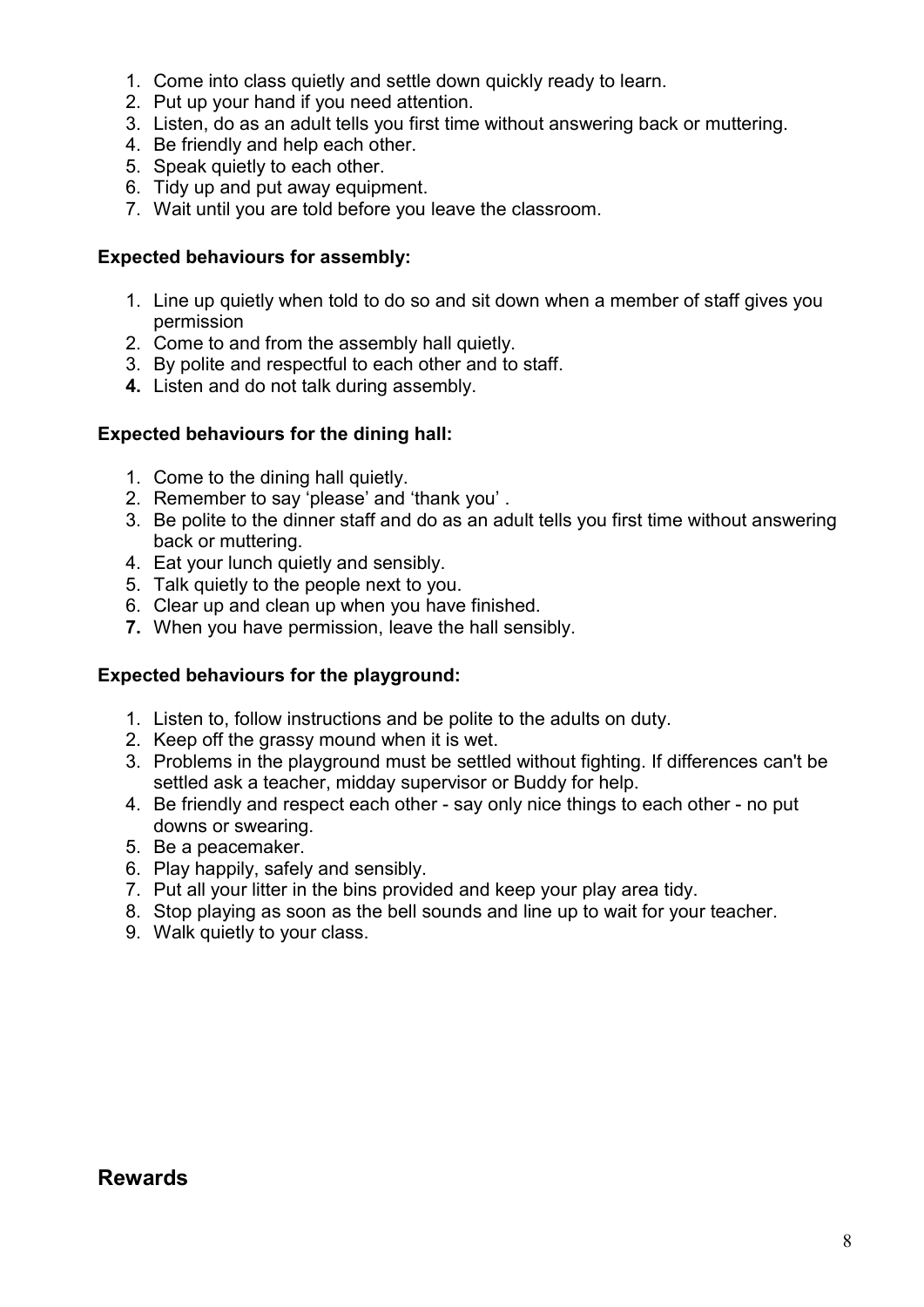The vast majority of our children behave well and are a credit to themselves, their parents/carers and the school. We believe in rewarding them for following the Golden Rules that govern all behaviour. There are additional playground, lunchtime and assembly rules that are slight variations on the Golden Rules.

Our emphasis is on rewards to reinforce good behaviour, rather than on failures. We believe that rewards have a motivational role, helping children to see that good behaviour is valued. The commonest reward is praise, informal and formal, public and private, to individuals and groups. It is earned by the maintenance of good standards as well as by particularly noteworthy achievements. This is as true for adults as for children. Rates of praise for behaviour should be as high as for work.

The school encourages and acknowledges good behaviour/achievements with:

- Verbal and non verbal praise (including peer praise) including smile, thumbs-up, nod etc.
- Stamps, stars, stickers, star of the day, whole class awards e.g. marble in the jar, extra playtime, smiley faces which go towards school house point system (All rewards devised by class teachers must feed into the house system. Sweets must not be used as a reward as it is against our Healthy Schools Policy.
- Sending children to the Headteacher/Deputy Headteacher for good work/behaviour (Headteacher Stickers).
- House points and certificates, golden box rewards.
- Whizz Kid Certificates and Badges awarded to an individual pupil from each class during weekly Achievers Assembly.
- Letters/postcards/phonecalls home for good behaviour and work.
- Waterville Going For Gold Awards
- Lucky dip prizes for excellent attendance and punctuality each half term.
- Non-uniform days for classes with best overall attendance over a half term.
- Book Tokens/prizes for individuals with 100% attendance at the end of each year.
- Parent/teacher consultation positive comments and report on target sheet/ interim report and end of year reports – recognising behaviour and attitude to school.
- Any other reasonable reward suggested by individual classes.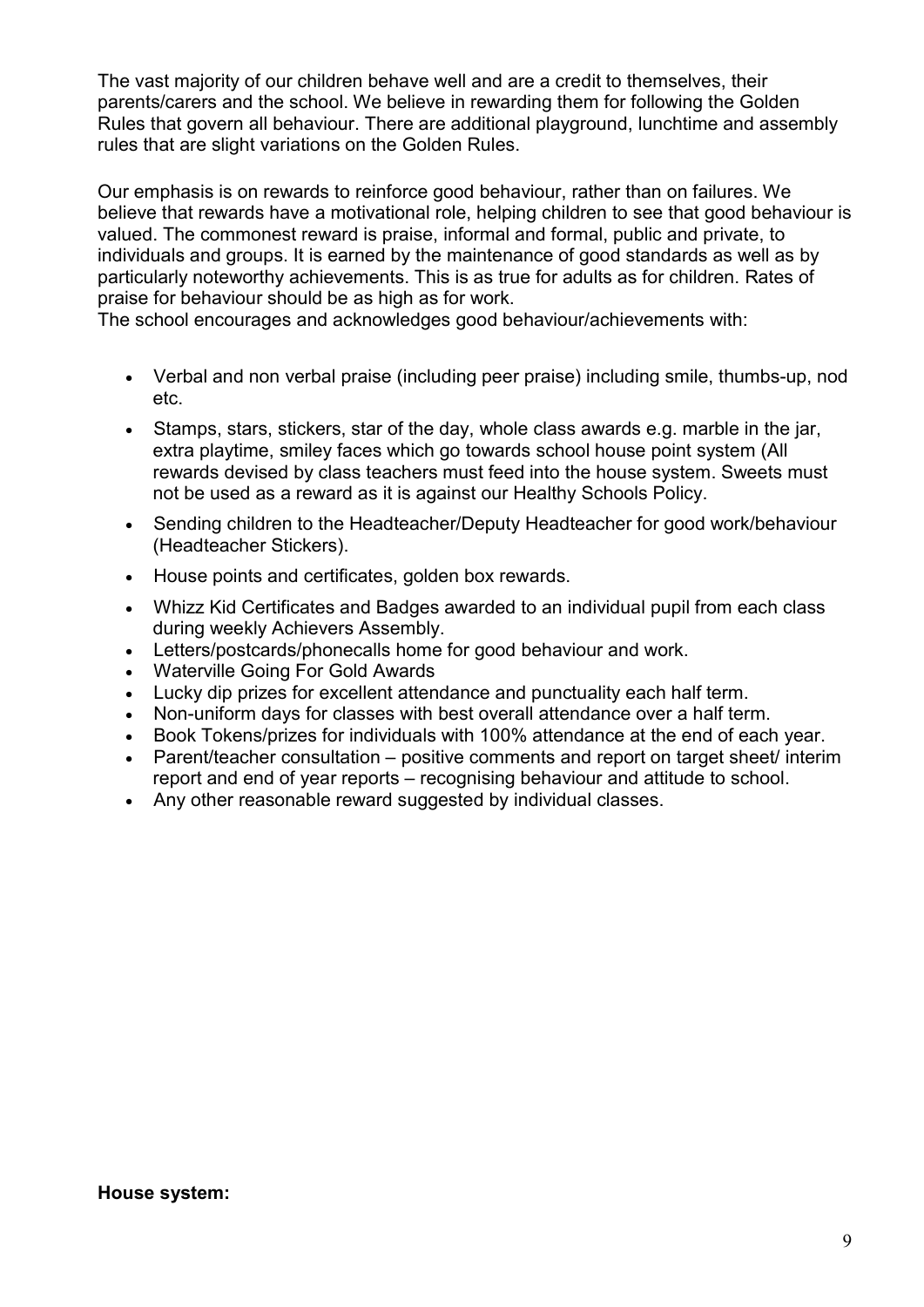We have a house system to enforce expected behaviours and support a culture of teamwork. There are four houses named after Northumberland castles:

Alnwick (red)

Bamburgh (blue)

Dunstanburgh (green)

Warkworth (yellow)

Children are put into houses by staff. Brothers and sisters are in the same house.

Children can be awarded 1-5 house points. They are recorded in the child's individual house card by the teacher and on a class chart by each child (or member of staff depending on age). All house points are recorded as a tally chart and totals will be announced on a weekly basis and displayed in the hall. A 'house' cup is awarded to the house which accumulates the greatest number of points in a week and this will be presented to the House Captain during the Golden Achievement Assembly and displayed in the trophy cabinet with appropriately coloured ribbons.

| Number of<br>house points<br>awarded | <b>Reason (examples only)</b>                                                                                                                                         |
|--------------------------------------|-----------------------------------------------------------------------------------------------------------------------------------------------------------------------|
|                                      | Trying hard to improve your behaviour and /or the standard of your work.<br>Using home-school reading record, homework diary correctly, returning<br>homework on time |
| 2                                    | Producing a good piece of work which fulfils criteria set. Excellent test result<br>(spelling, table tests.) Working very hard. Being helpful, polite and thoughtful. |
| 3                                    | Succeeding in improving your work and/ or behaviour over a <b>longer</b> period<br>of time and consistency in application.                                            |
| 4                                    | An excellent standard of work, kind action, outstanding work within the<br>community, consistent good behaviour, excellent attitude etc.                              |
| 5                                    | Outstanding effort, achievement, behaviour, commitment to the school e.g.<br>through raising funds, contributions, showing initiative etc.                            |

Guidelines for awarding house points are as follows:

 House points can be individualised by teachers e.g. a Teacher's Award, Smiley Face, Stamper, Homework Award etc depending upon the age of the child. These can be recorded on a child's individual record card.

A house point chart displayed in each class will indicate house points as a tally .Totals will be collected weekly.

# House captains

Children in KS2 elect a year six pupil each year to represent their House. The house captains should be exemplary role models and reflect outstanding commitment to the school rules. They may lose the privilege because of unacceptable behaviour at the teacher's discretion .

As a part of their duties as house captains they collect the house points weekly from each class.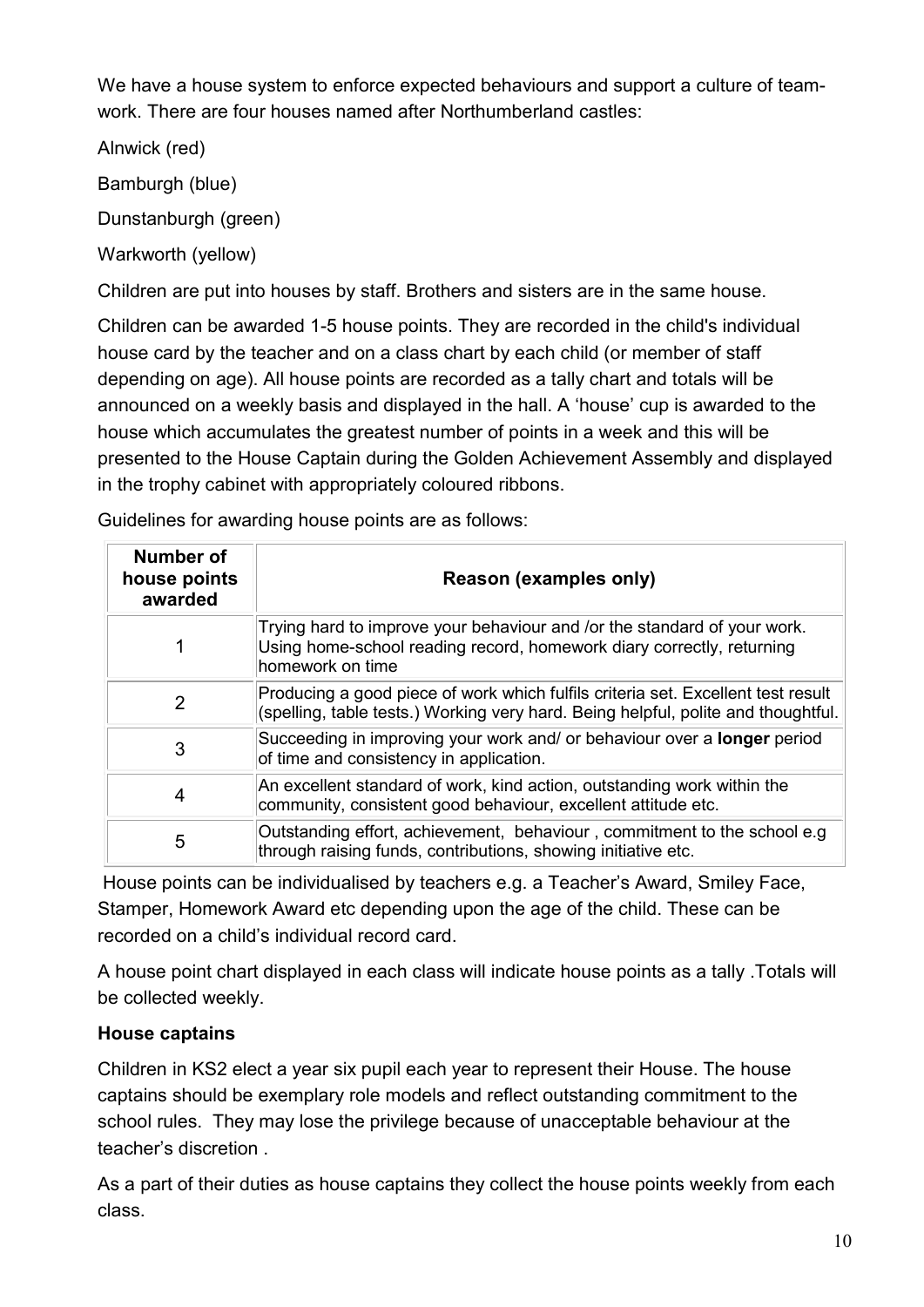# House Competitions

There will be special events throughout the year when children can take part in 'House Competitions' e.g. Sports Day, Quizzes, Talent Shows etc.

# Golden 'Achievers' Assembly

There will be a 'Golden' Achievement Assembly on a Friday, when success will be celebrated e.g.Whizz Kids, House Point certificates, any other notable achievements.

# Going For Gold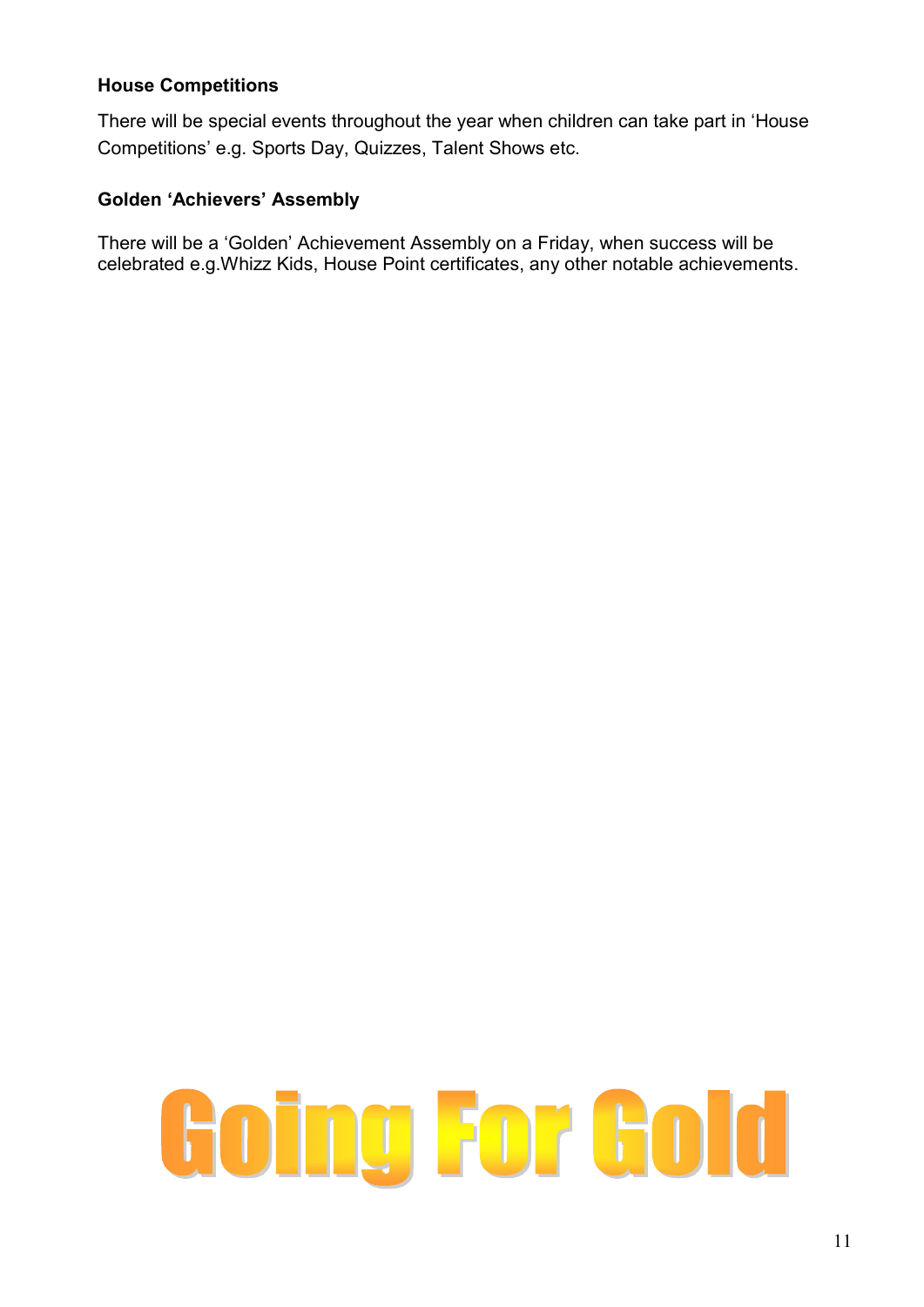# Guidelines for awarding Golden Tickets and Certificates

Over the year classteachers will be awarding the children with golden tickets. These golden tickets will be awarded for a range of reasons which reflect the 5 golden rules of the school :

Do be friendly, kind and gentle

# Do try your best and have a go

# Do look after our school and keep it safe for all

# Do listen and be polite to the person who is talking

# Do be honest and tell the truth

Over the year the children will be collecting as many golden tickets as possible. A record of how many golden tickets each child has won will be collated by the classteacher. Once a child receives 10 golden tickets they, and their parents, will be invited to a special 'Golden Prize-Giving Assembly' where they will be awarded with a Golden Certificate and Prize.

There is no limit as to how many Golden Tickets a child may be given throughout the school year. The children's totals will be carried forward over each term and each school year. For example, if a child finishes the school year with 7 golden tickets, then they will return in September only requiring 3 more to be awarded a Golden Certificate and Prize.

# Sanctions/Consequences

# Early Years

The Foundation Unit is not included in Golden Time, but supports the School's Golden Rules to encourage good behaviour. If necessary, children who are unable to behave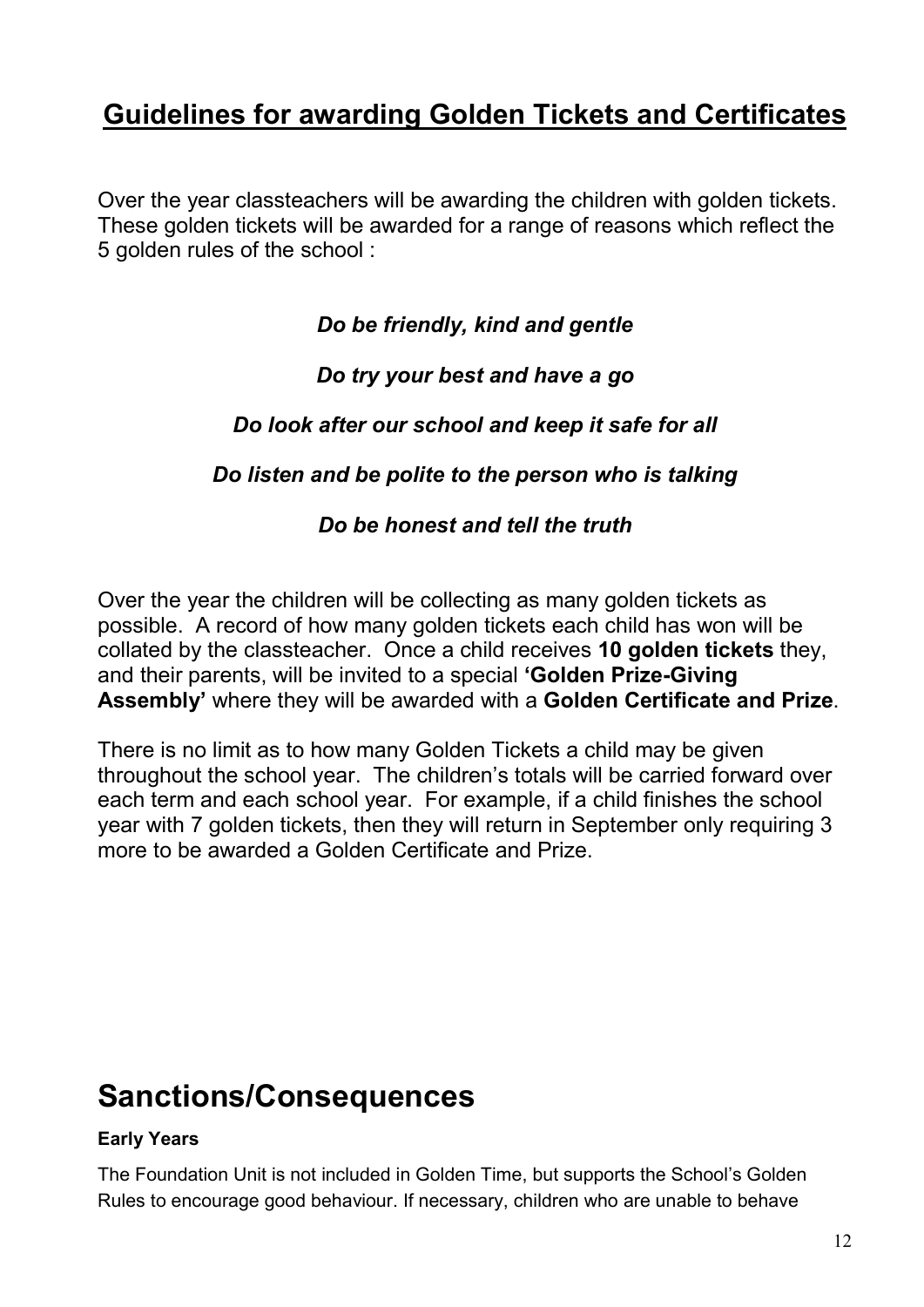appropriately are given 'time out'  $-$  i.e. removed from an activity, sitting apart from the others for a period of time. Foundation staff work very closely with parents/carers and outside agencies in dealing with children who may be experiencing difficulties.

# Key Stage 1 / 2

Although rewards are central to the encouragement of good behaviour, realistically there is a need for sanctions/consequences to register the disapproval of unacceptable behaviour and to protect the security and stability of the school community. In an environment where respect is central, loss of respect, or disapproval, is a powerful punishment. The use of punishment should be characterised by certain features:-

- It must be clear why the sanction is being applied.
- It must be made clear which rule has been broken and what changes in behaviour are required to avoid future punishment.
- Group punishments should be avoided as they breed resentment.
- There should be a clear distinction between minor and major offences.
- It should be the behaviour rather than the person that is punished.

# WATERVILLE PRIMARY SCHOOL – BEHAVIOUR POLICY

| Stage | <b>Teacher Action</b>                               | <b>Pupil Action</b> |
|-------|-----------------------------------------------------|---------------------|
|       | <b>Verbal Warning</b>   First time a rule is broken | Pupil given         |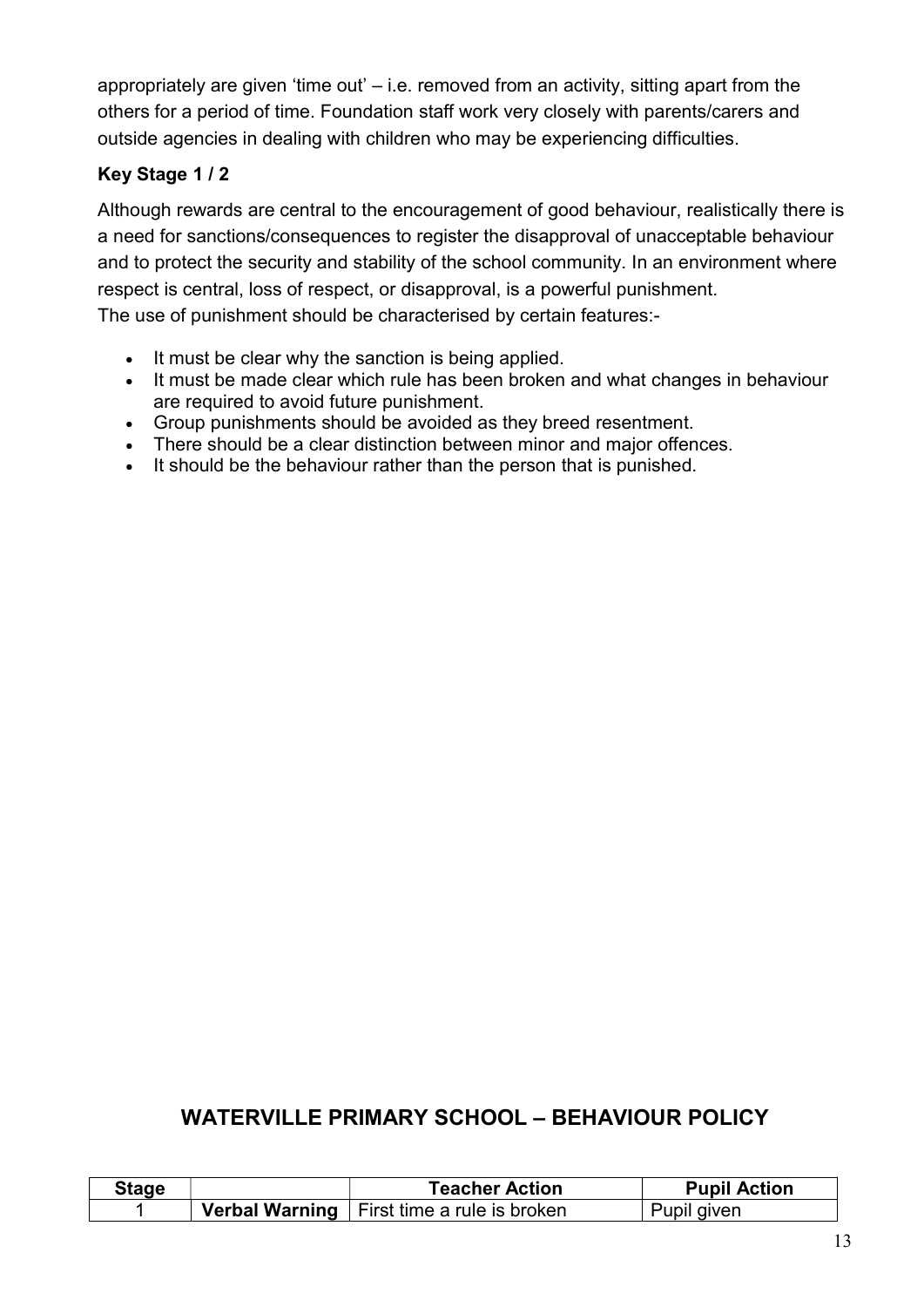|                 |                                                                               | teacher to discuss with pupil<br>possible consequences of<br>actions                                                              | opportunity to amend<br>behaviour                                                                                                                         |
|-----------------|-------------------------------------------------------------------------------|-----------------------------------------------------------------------------------------------------------------------------------|-----------------------------------------------------------------------------------------------------------------------------------------------------------|
| $\overline{2}$  | <b>Informal</b><br>notification to<br>parents                                 | Teacher to inform parents (either<br>in person or by telephone) about<br>behaviour.                                               | Pupil is placed on<br>'Behaviour Book' if<br>necessary and KS<br>manager is informed.<br>Book to be signed<br>daily.                                      |
| $\overline{3}$  | <b>Informal 'Time</b><br>Out' session<br>with SLT                             | Teacher to arrange for pupil to<br>work with member of SLT for<br>session.                                                        | Pupil is put on report<br>book and must report<br>to member of SLT to<br>be signed daily. All<br>privileges will be<br>taken away while on<br>report.     |
| $\overline{4}$  | <b>Visit to Head</b><br><b>Teacher</b><br><b>Internal</b><br><b>Exclusion</b> | KS manager / SLT to send pupil<br>to Head Teacher. Parents to be<br>informed if necessary                                         | Pupil will be internally<br>excluded. Pupil will<br>lose breaks /<br>lunchtimes during<br>this period. Pupil will<br>report to chosen<br>class with work. |
| 5               | <b>First Day</b><br>Response /<br><b>Fixed Term</b><br><b>Exclusion</b>       | <b>Head Teacher follows Behaviour</b><br>Improvement Programme FDR<br>or North Tyneside Exclusion<br><b>Policy and Procedures</b> | Pupil reports to FDR<br>nominated school                                                                                                                  |
| $6\phantom{1}6$ | <b>Permanent</b><br><b>Exclusion</b>                                          | <b>Head Teacher follows North</b><br><b>Tyneside Exclusion Policy and</b><br>Procedures                                           |                                                                                                                                                           |

# Behaviour Leading to 'Timeout'

Inappropriate behaviour during breakfast club, playtime, lunchtime and assembly may result in pupils being sent to 'Timeout'. Names should be recorded in the 'Timeout file' in the school office.

For minor incidents e.g. being silly, stone throwing, being unkind, telling lies pupils may be asked to spend some time to 'cool-off' with a member of staff.

Bullying, biting, stealing will result in parents being contacted by the Senior Leadership Team immediately

Spitting, swearing, inappropriate gestures, violent conduct and kicking/punching will result in immediate referral to the SLT.

Each day will be a fresh start. However if a pupil continues to break the rules each day, the class teacher will discuss this with a member of the SLT. The child could have the number of warning levels decreased so that parents/carers are informed about their child persistently breaking the rules. Copies of pupils/staff contact forms may be sent home or parents contacted by telephone to inform them that their child's behaviour is giving cause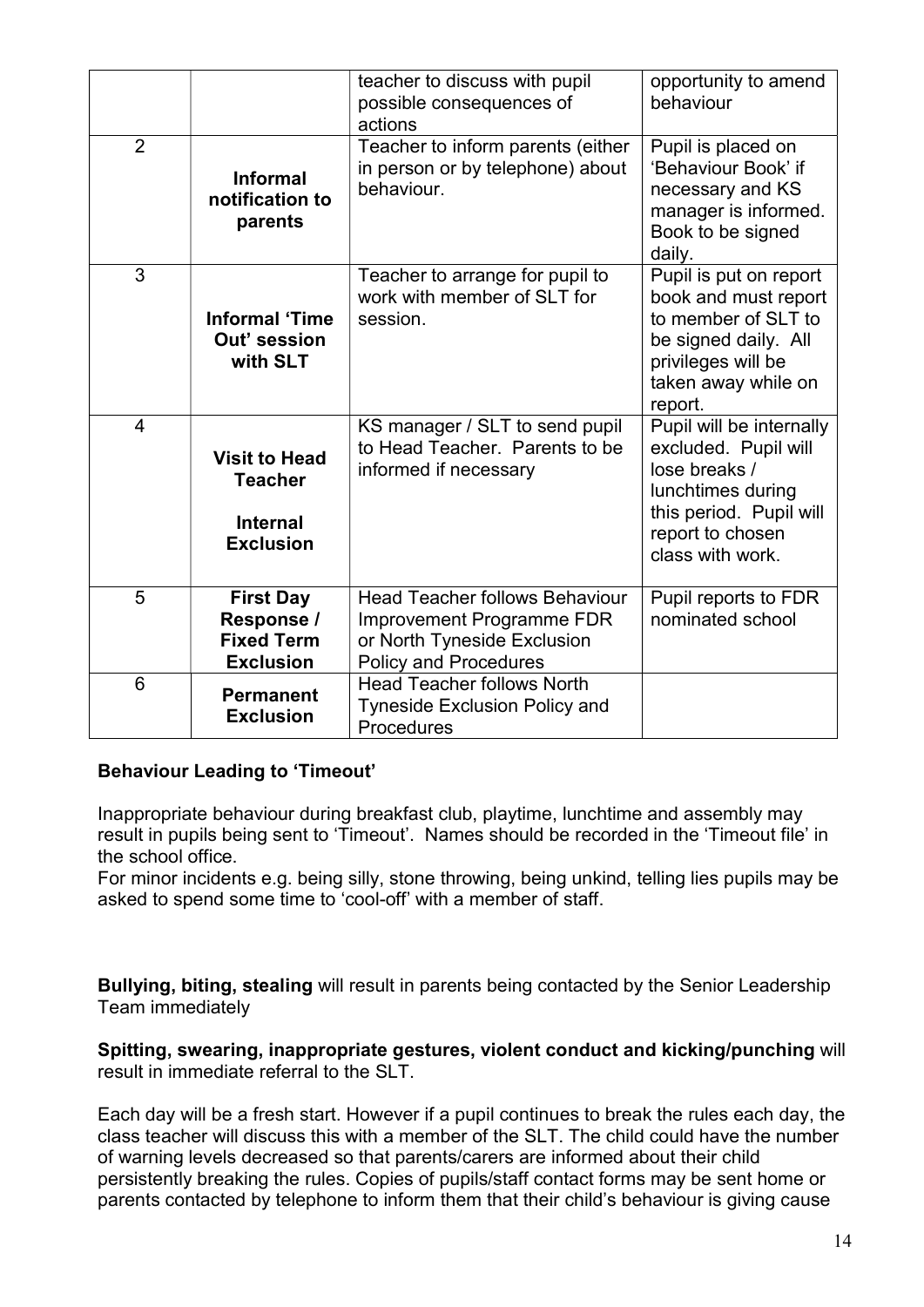for concern. Parents are then asked to meet with senior staff to implement an internal report.

# Exclusion from School

The ultimate sanction for extreme behaviour, available to all schools is Formal Exclusion. Waterville Primary School works in partnership with other local schools which enables pupils who are at risk of exclusion to be 'referred for a First Day Response' to another local school where they are supervised by a Learning Mentor over a fixed period of time up to a maximum of 5 days. The Headteacher may, however, in very serious cases decide to implement a formal fixed term exclusion. This is a legal document whereby a parent is asked to remove their child from the school. An agreement is drawn up on the child's return which both the parent and child sign agreeing terms for re-admission.

Physical punishment of pupils is never acceptable/appropriate and is considered an act of assault, which will always lead to the implementation of disciplinary procedures. Most instances of poor behaviour are relatively minor and can be adequately dealt with through minor sanctions. It is important that the sanction is not out of proportion to the offence. Where anti-social, disruptive or aggressive behaviour is frequent sanctions alone are ineffective. In such cases additional specialist help and advice may be sought from the SENCO, referral to Behaviour Support, Educational Psychologist or other outside agencies may be necessary.

### Breaks/Lunch times

The playground is where social exchanges and behaviour can become strained very quickly. Children behave better if they are occupied with appropriate games in the playground. Playground equipment is provided and distributed by Duty Staff or class teachers. The playground is continually being developed so that markings and 'zones' can be set up to facilitate different activities.

Strategies to use by duty teachers and midday supervisors to deal with any behaviour problems are

- Call the pupil aside and motivate towards acceptable behaviour
- Time-out/isolation within the play area for a limited time
- Ban them from using equipment for a day if they are not using it appropriately
- Pupil walks with the supervisor
- Report incident to SLT
- Send pupil to 'lunch Time Out' where name is recorded in file and children lose lunchtime
- Refer pupil to Learning Mentor for support/intervention
- All incidents of a serious nature should be reported to the Deputy Headteacher or Headteacher immediately

According to the severity or repetitive nature of the incidents parents/carers may be informed and the child may be excluded from school during lunch times for a period of time

If a child has 5 lunchtime detentions over a half term:

Class teacher and Phase Leader meet with the parents and lunchtime monitoring charts will be implemented . Charts to be monitored by the class teacher and by the DHT/HT. If no marked improvements, Headteacher may have to inform parents that the child will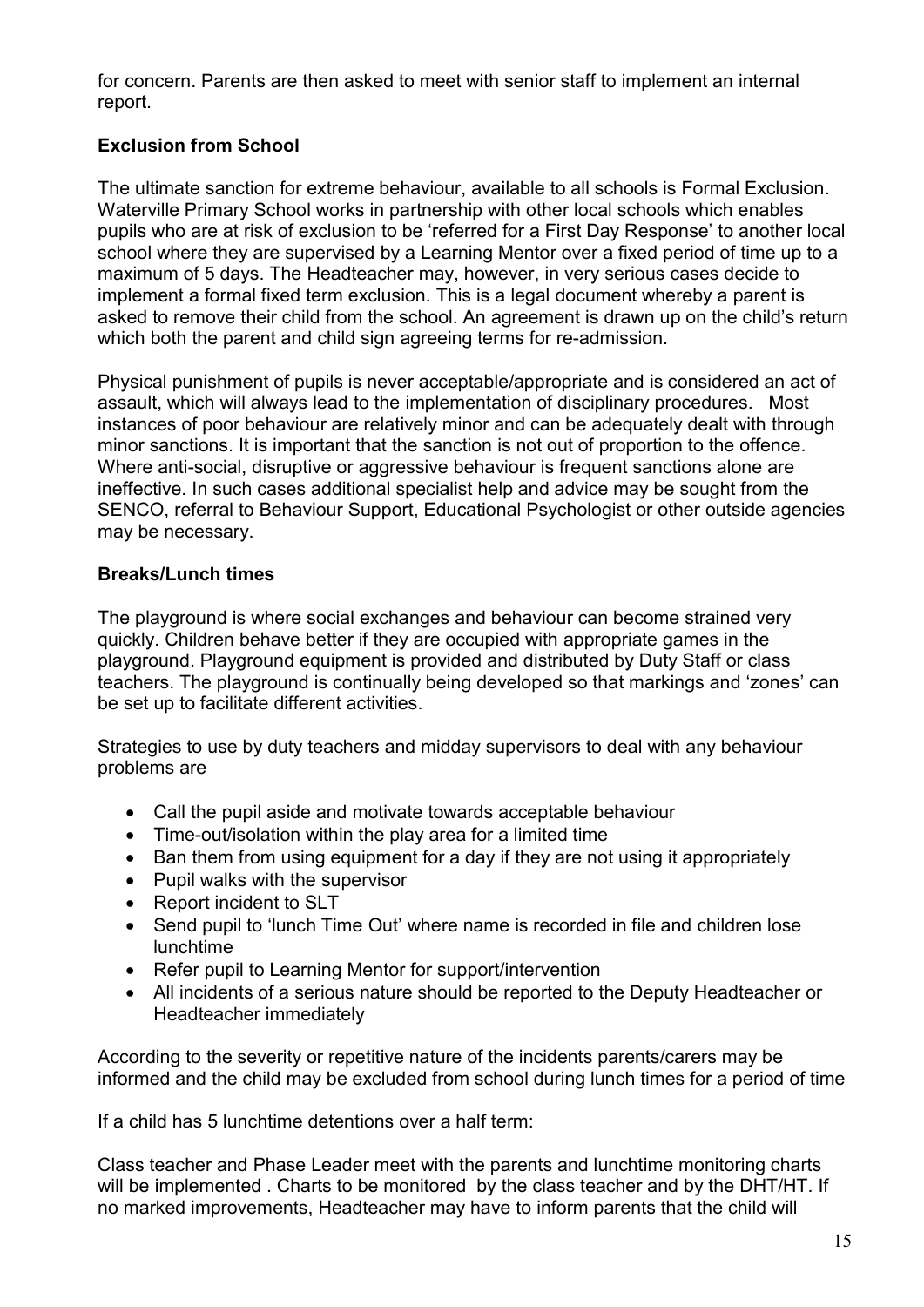receive a temporary lunchtime exclusion. On return to school, lunchtime behaviour is monitored by class teacher and phase leader for further week. If a child continues to put others at risk through persistent malicious or violent behaviour a permanent exclusion will be issued by the Headteacher.

# Attendance & Punctuality

Punctuality and consistent good attendance will be rewarded weekly in assembly by a certificate for the class with the highest attendance figures. These figures will be published in newsletters. At the end of each half term, the class with the highest attendance over the course of the half term will be awarded with a non-uniform day.

At the end of each term, those that qualify will be presented with certificates for 100% attendance and punctuality. Certificates and yearly medals for good attendance will also be issued.

Any suspected cases of truancy or unauthorised absence MUST be reported to the headteacher who will decide the most appropriate course of action. The school works closely with the Behaviour & Attendance Support Services to address problems with attendance.

# Strategies to Support Inclusion

We have a range of support mechanisms to help the inclusion of pupils with social, emotional and behavioural difficulties and enable their access to the National Curriculum and wider school life. These strategies are over and above the strategies that are used for the majority of pupils.

Lunchtime social skills groups with the Learning Mentor - this has a mixture of children who need support in improving their behaviour as well as positive role models who attend as a reward for their good behaviour.

Nurture groups for identified groups of children.

Close liaison with the Behaviour Support teams and other agencies who support pupils through:

Observing pupils and advising on new teaching strategies

Supporting IEP's

Play therapy

Circle time and R-Time

Anger management strategies

Class profiles - looking at a child's behaviour in relation to the rest of the class

Team building

Drop-in advice sessions with staff

SEN referral – IEP formulated and strategies to support

Educational Psychologist referral

Pastoral Support Plan – an improvement plan to support children at risk of exclusion

Regular meetings with parents

Referral to Behaviour Support

Referral to CAMHS (Child and Adolescent Mental Health Service)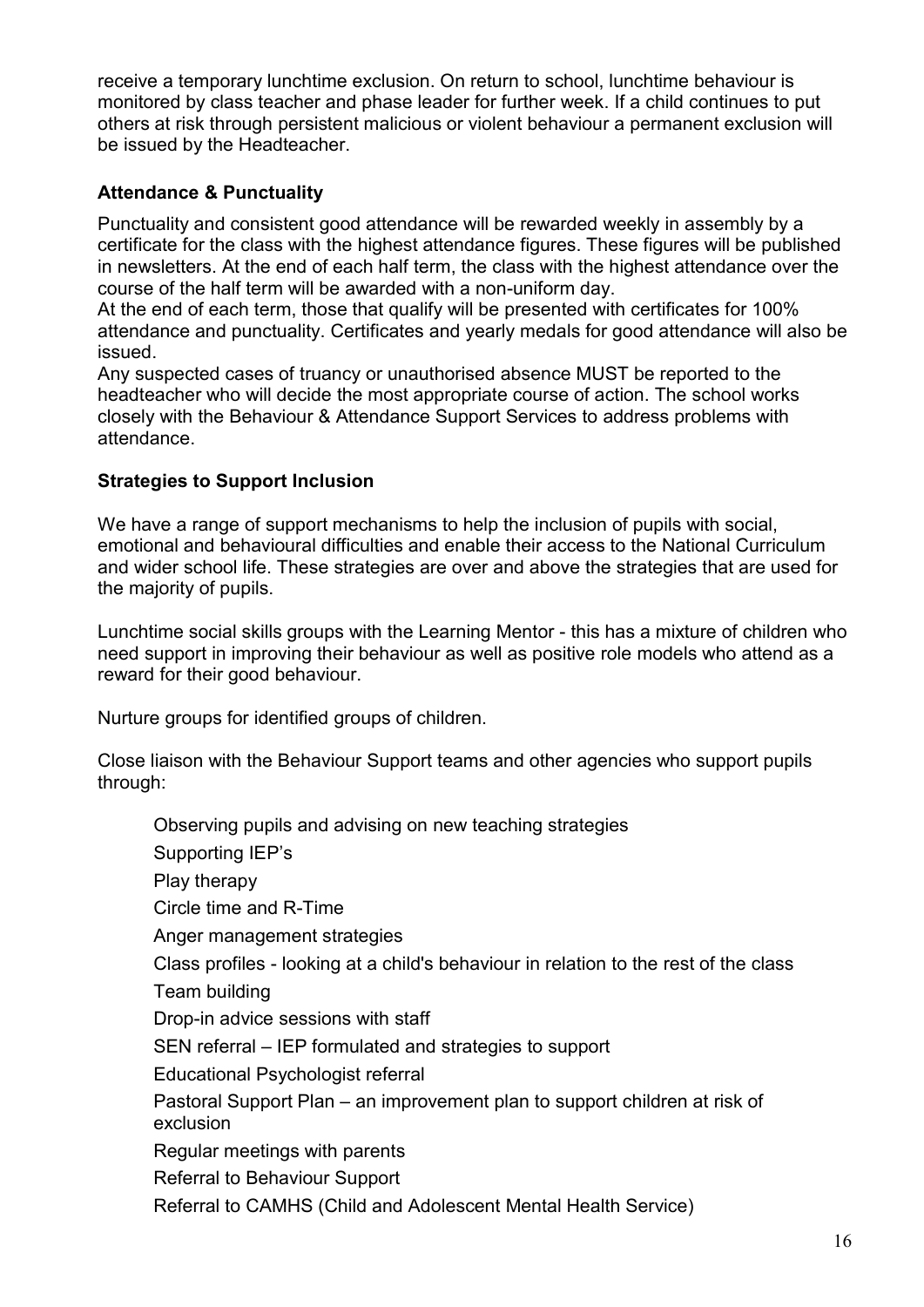Individual Behaviour Contracts Circle of Friends

# Communication and parental partnership

We give high priority to clear communication within the school and to a positive partnership with parents since these are crucial in promoting and maintaining high standards of behaviour.

Where the behaviour of a child is giving cause for concern it is important that all those working with the child in school are aware of those concerns, and of the steps which are being taken in response. The key professional in this process of communication is the classteacher who has the initial responsibility for the child's welfare. Early warning of concerns should be communicated to the

SLT/Headteacher so that strategies can be discussed and agreed before more formal steps are required.

A positive partnership with parents is crucial to building trust and developing a common approach to behaviour expectations and strategies for dealing with problems. Parental participation in many aspects of school life is encouraged. This participation assists the development of positive relationships in which parents are more likely to be responsive if the school requires their support in dealing with difficult issues of unacceptable behaviour.

The school will communicate policy and expectations to parents. All parents and carers will be asked to sign the home-school agreement in September or on entry to school. Where behaviour is causing concern parents will be informed at an early stage, and given an opportunity to discuss the situation. Parental support will be sought in devising a plan of action within this policy, and further disciplinary action will be discussed with the parents.

M.Nugent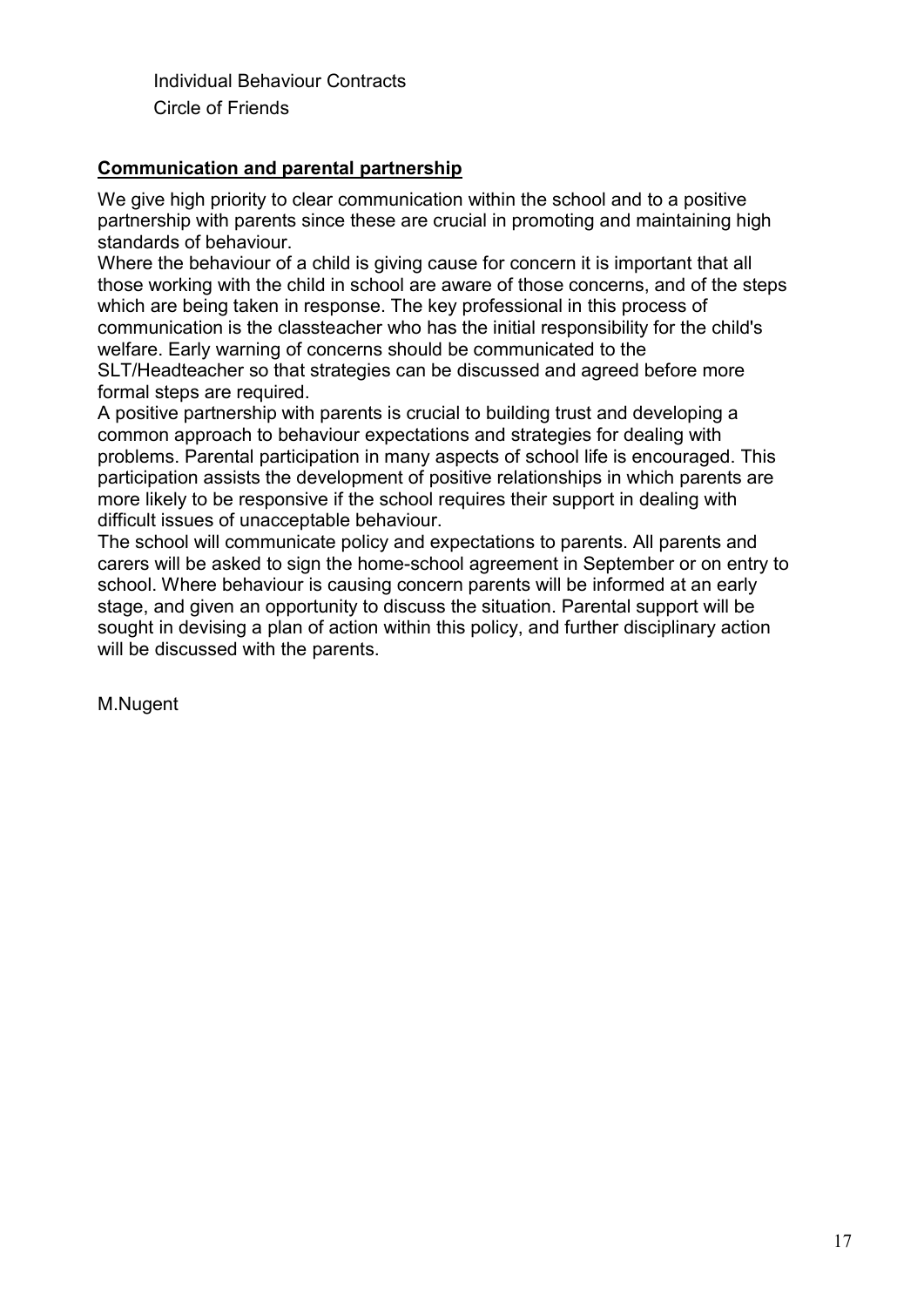# Appendix 1 Home School Partnership Agreement at **Waterville**

# Pupils

I will try to:

- Come to school regularly and on time
- Do all my classwork and homework as well as I can
- Take care of the school building, grounds and equipment and respect others' property
- Follow the school rules
- Wear my school uniform and bring the things I need each day
- Be considerate and caring about the feelings of others
- Be polite to others and listen carefully
- Be responsible for my own actions
- Take school letters home and give them to my parent/carer

# Child's

Signature……………………………………………………………………Date…………………………….

**School** 

The school will:

- Provide a safe, well ordered and caring environment
- Be open and welcoming and build good relationships
- Promote increasingly high standards of work and behaviour
- Provide a challenging, interesting and relevant curriculum that is matched to your child's needs and abilities
- Help you child develop a positive self image, tolerance and understanding
- Let you know about concerns or problems that affect your child's work or behaviour
- Encourage your child to do its best in order to realise its potential and reward achievements
- Inform you of your child's progress through parents' meetings, written reports and end of key stage assessments
- Keep you informed about the school through letters, newsletters and the school prospectus
- Prepare your child for its future

Headteacher's

Signature………………………………………………………..Date……………………

# Parents

I/we will

- Do my best to see that my child arrives at school on time: 8.55am for the morning session and 1.15pm for the afternoon session
- Make sure that my child attends regularly and contact school on the first day to explain any absence
- Tell the school about any concerns or problems that might affect my child's work, behaviour or well being
- Try to attend parents' meetings
- Support the attendance, behaviour and homework policies of the school
- Support the commitment to school uniform, including PE kit
- Accept responsibility for any proven wilful damage to school property caused by my child

## Parent/Carer's

Signature………………………………………………………Date…………………………………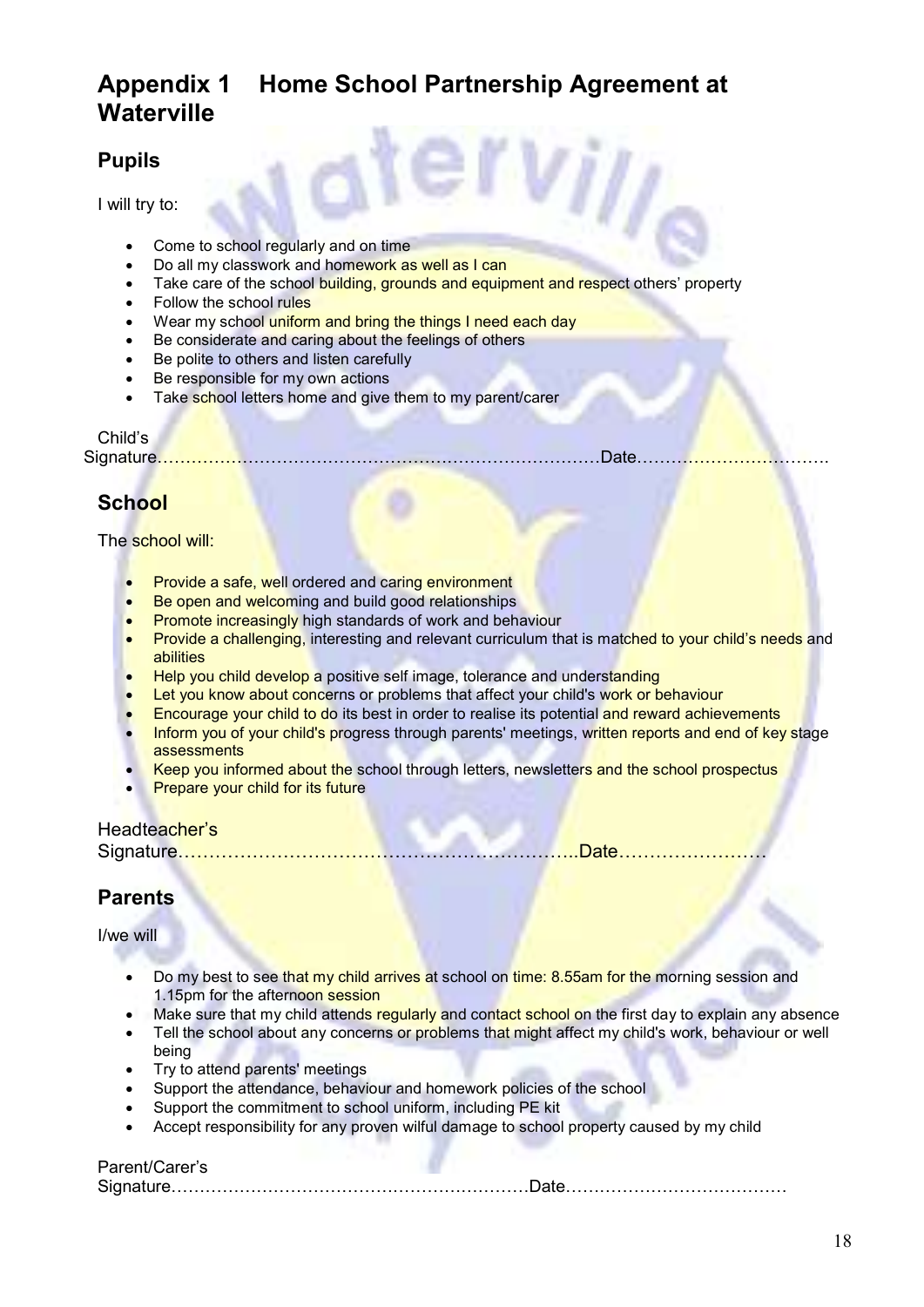# WATERVILLE PRIMARY SCHOOL

# LUNCHTIME 'TIME OUT' REFERRAL

Date  $\qquad \qquad \qquad \qquad$ 

Dear Parent/Carer (Child's Name) …………………………………….. has been referred for lunchtime 'Time out' on five separate occasions this half term.

This has mostly been for:

 $\overline{\phantom{a}}$ 

We would be grateful if you would support us in this matter by stressing to your child the importance of good behaviour in the school and playground.

 $\_$  , and the contribution of the contribution of  $\mathcal{L}_\mathcal{A}$  , and the contribution of  $\mathcal{L}_\mathcal{A}$ 

A further referral to lunchtime time out this term will result in a fixed term exclusion for lunch periods.

If you would like to discuss the matter with us, please do not hesitate to get in touch. We will be monitoring your child's behaviour very carefully and we will inform you immediately should it deteriorate further.

Thank you for your support.

Yours sincerely,

Mark Nugent **Headteacher** 

> ………………………………………………………………………………………………………. LUNCHTIME TIME OUT REFERRAL

| Pupil's Name |  |
|--------------|--|
| <b>Class</b> |  |

| I/We have received and noted the contents of your letter. |              |
|-----------------------------------------------------------|--------------|
| Signed                                                    | Parent/Carer |
| Date                                                      |              |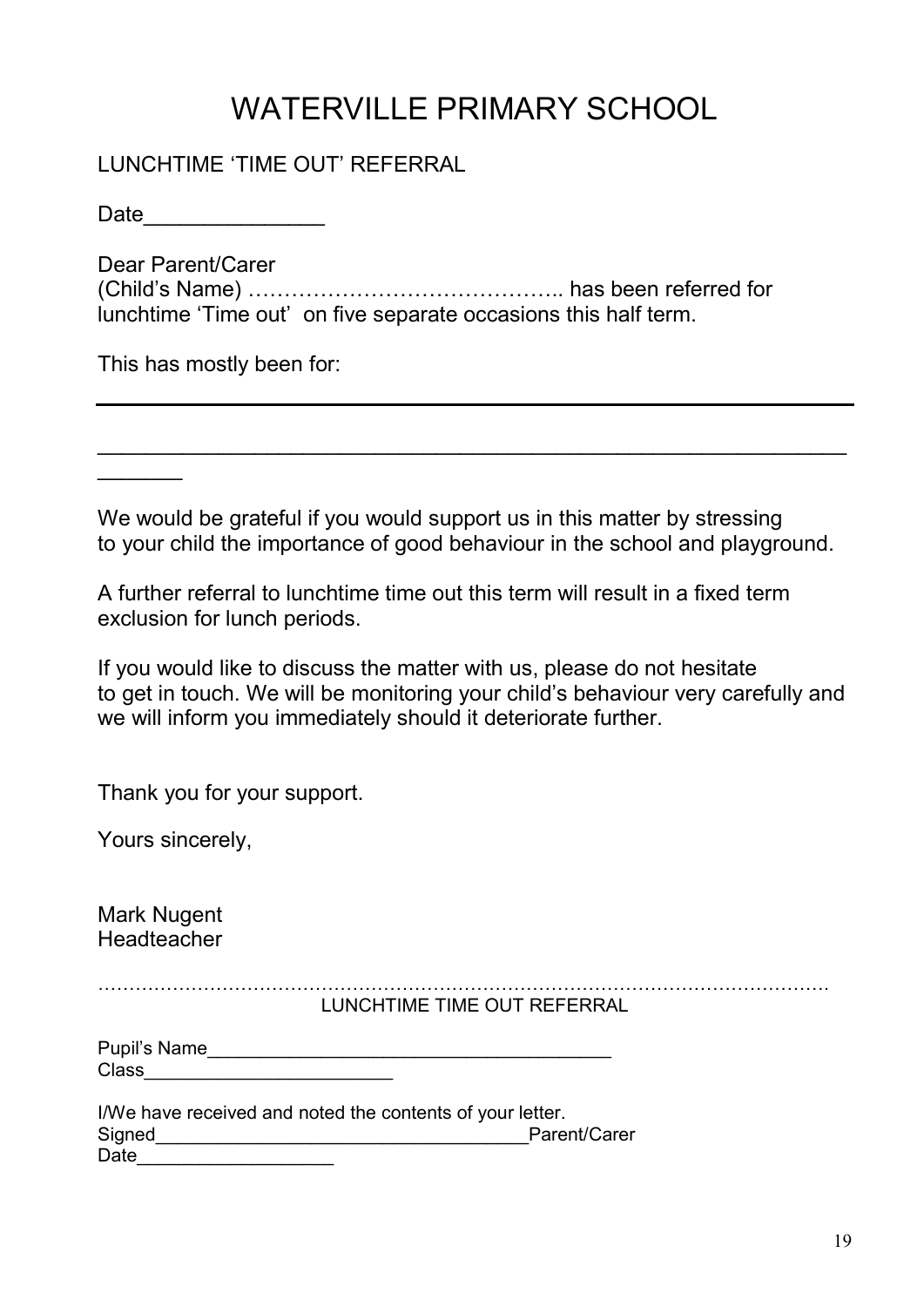| <b>Waterville Primary School</b><br><b>Behaviour Journal</b> |
|--------------------------------------------------------------|
|                                                              |
| Pupil's Name                                                 |
|                                                              |
|                                                              |
|                                                              |
| This is the rule(s) I broke                                  |
|                                                              |
|                                                              |
|                                                              |
| I chose to break this rule because:                          |
|                                                              |
|                                                              |
|                                                              |
| This is what I could have done instead:                      |
|                                                              |
|                                                              |
|                                                              |
|                                                              |
|                                                              |
|                                                              |
|                                                              |
|                                                              |
|                                                              |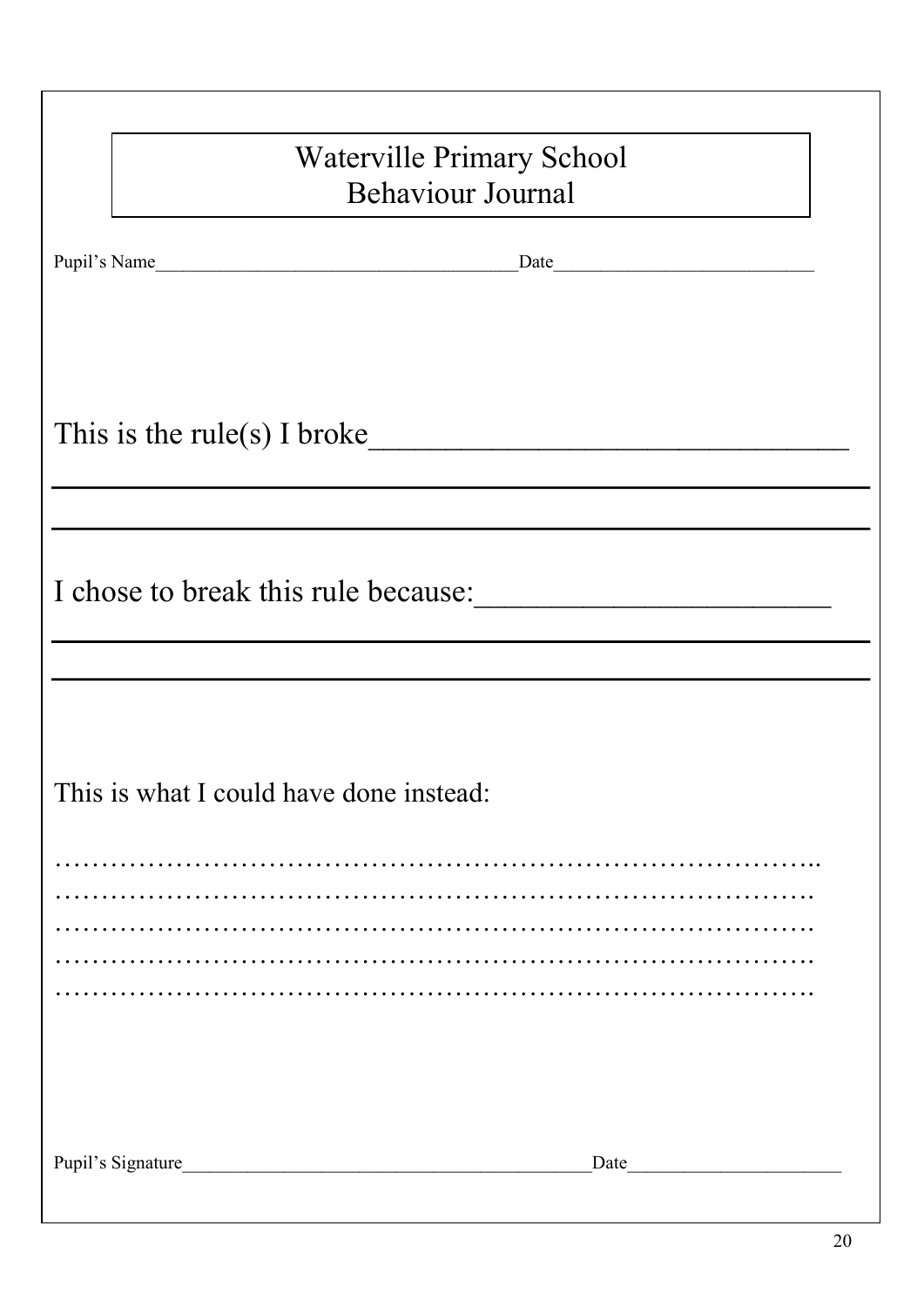# Circle Time: the underlying principles

o Circle Time offers opportunities for positive communal activity.

o Circle Time offers time for discussion and reflection.

o Everyone in the circle is equally important. Circles have no top, no bottom, no head and no tail. Circles do not create superior or inferior places to sit, nor do they signal that some people are 'leaders' and 'important' whilst other people are 'followers' and 'unimportant'. Without each person there, the circle is incomplete – everyone is in a position to make an equally valuable contribution to the success of the circle.

o The teacher is a part of the circle, and not the centre of it. If children are seated then the teacher must use the same chair. If the children are on the carpet then the teacher must sit there also.

o Initial Circle Time sessions can focus on the drawing up of Golden Rules for behaviour both within and outside the circle. (This is linked with Our Class Behaviour Agreements and behaviour plan)

o Circle Time is a time not only for talking, but also for listening and respecting other people's rights to speak up and give opinions.

o Pupils are as much entitled to influence the agenda for Circle Time as teachers. Properly and consistently applied, the principles of Circle Time make a major contribution towards enhancing each child's self esteem and belief in his/her own worth.

# Operating Circle Time (See Quality Circle Time P35 for ground rules)

1.The teacher sets aside a given amount of time each week for Circle Time (limit to 20-30 minutes as making it overlong will kill interest.) This should not be postponed or pushed to one side when something more 'important' crops up as this gives the wring message to participants about its significance.

2. The timing of Circle Time within the week is at the discretion of the teacher, and is built into the planning for each week

- 3. The basic structure and sequence of Circle Time is
- a) a quiet listening game
- b) a lively game
- c) an open forum
- d) a round using the 'talking' object
- e)a fun/enjoyable game to end on a positive note.